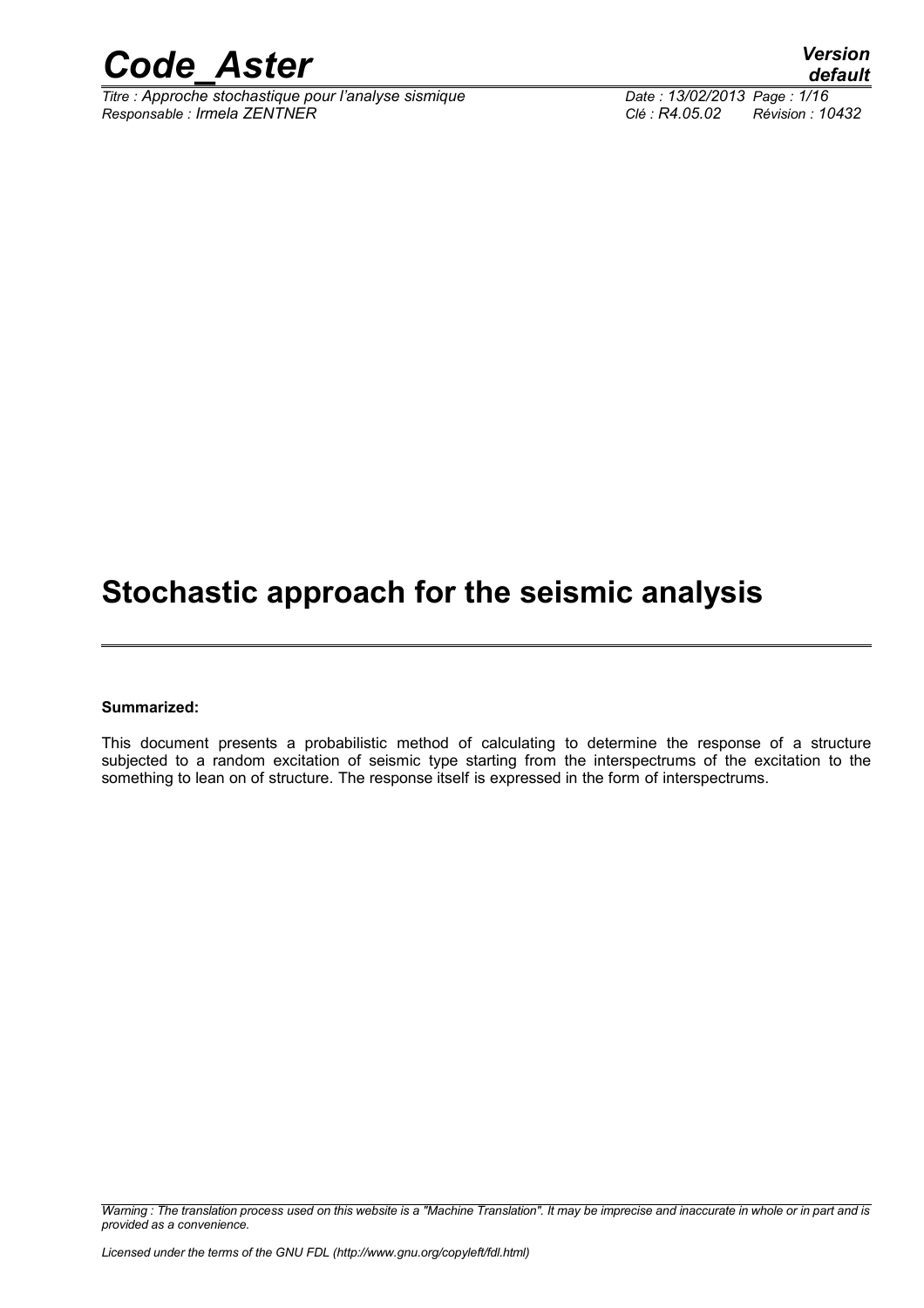*Titre : Approche stochastique pour l'analyse sismique Date : 13/02/2013 Page : 2/16 Responsable : Irmela ZENTNER Clé : R4.05.02 Révision : 10432*

| <b>Contents</b>                                                              |  |
|------------------------------------------------------------------------------|--|
|                                                                              |  |
|                                                                              |  |
|                                                                              |  |
|                                                                              |  |
|                                                                              |  |
|                                                                              |  |
|                                                                              |  |
|                                                                              |  |
|                                                                              |  |
| 3.1.2 Relations between the DSP and the other characteristics of the signal7 |  |
|                                                                              |  |
|                                                                              |  |
|                                                                              |  |
|                                                                              |  |
|                                                                              |  |
|                                                                              |  |
|                                                                              |  |
| 4.3 Excitations preset or reconstituted from complex functions existantes12  |  |
|                                                                              |  |
|                                                                              |  |
|                                                                              |  |
|                                                                              |  |
|                                                                              |  |
|                                                                              |  |
|                                                                              |  |
|                                                                              |  |
|                                                                              |  |
|                                                                              |  |

*Warning : The translation process used on this website is a "Machine Translation". It may be imprecise and inaccurate in whole or in part and is provided as a convenience.*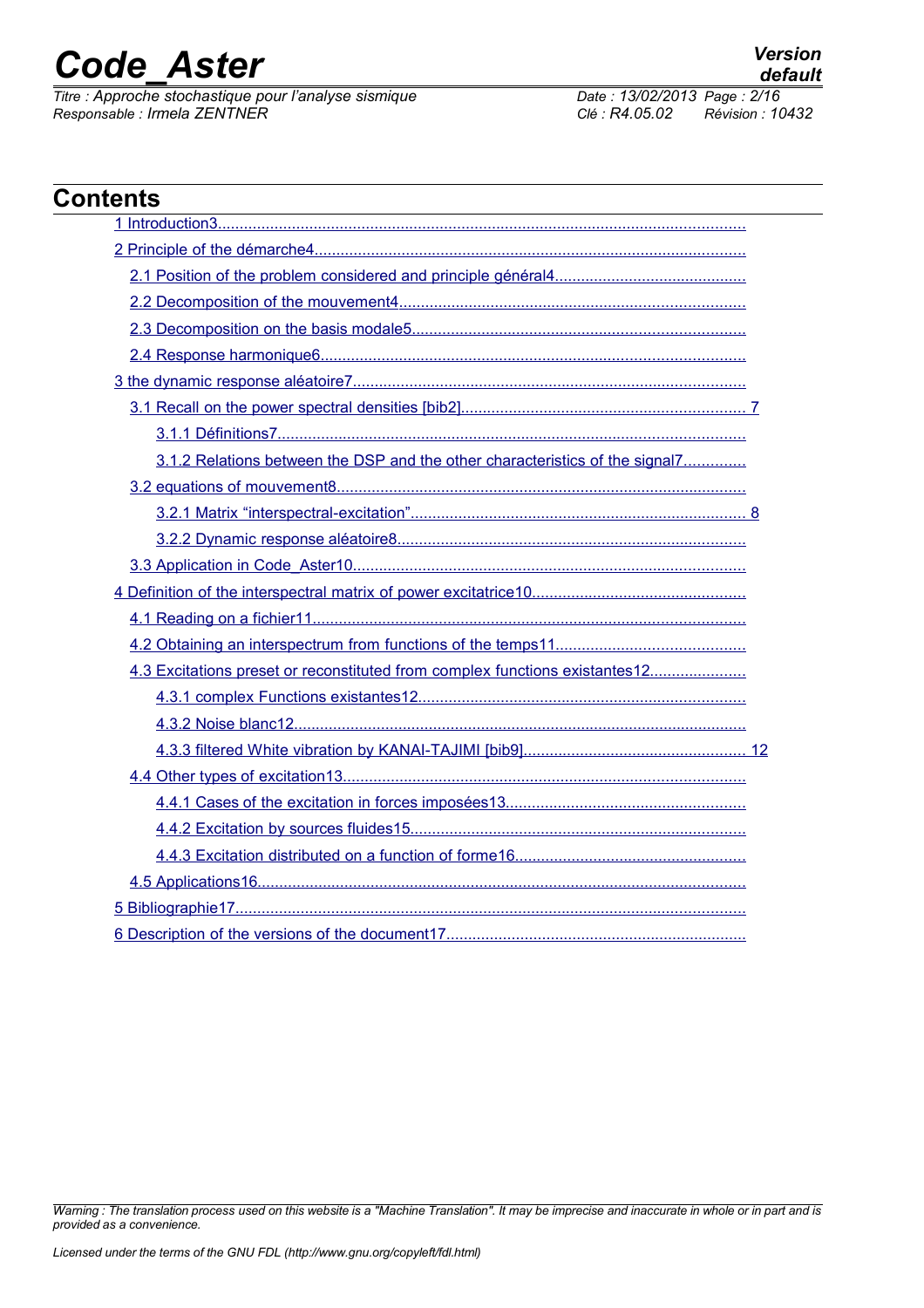*Titre : Approche stochastique pour l'analyse sismique Date : 13/02/2013 Page : 3/16 Responsable : Irmela ZENTNER Clé : R4.05.02 Révision : 10432*

*default*

### **1 Introduction**

<span id="page-2-0"></span>Classically the response of a structure subjected to a seismic excitation can be calculated by two approaches:

- computation of transient dynamics if the excitation is defined by an accelerogram (cf [R4.05.01]).
- computation by the classical spectral method if the excitation is defined by a response sprectrum of oscillator (SRO) (cf [R4.05.03]).

However a seismic excitation is by random nature. These two methods are not envisaged initially to take account of it: in a case it is necessary to reiterate for various excitations of many temporal computations then to make a statistical average of it (important cost computation), in the other case one carries out very conservative assumptions by considering averages (of quadratic type simple or supplements for example) for the maximum of the responses.

Also it was developed a method of calculating of the probabilistic type, also called "stochastic approach of seismic computation", based on the computation of the dynamic response expressed in interspectrums of power starting from the power spectral densities of the excitation. This method has in particular the advantage of better taking into account the correlations between the excitations to the various bearings of structure.

The discussion of the various advantages of this method can be thorough in the reference [bib1].

We thus present the principle of the method and the notations retained starting from the classical approachs, then in third part probabilistic computation itself.

Finally in fourth part the various methods will be presented to obtain the exiting interspectrum.

*Warning : The translation process used on this website is a "Machine Translation". It may be imprecise and inaccurate in whole or in part and is provided as a convenience.*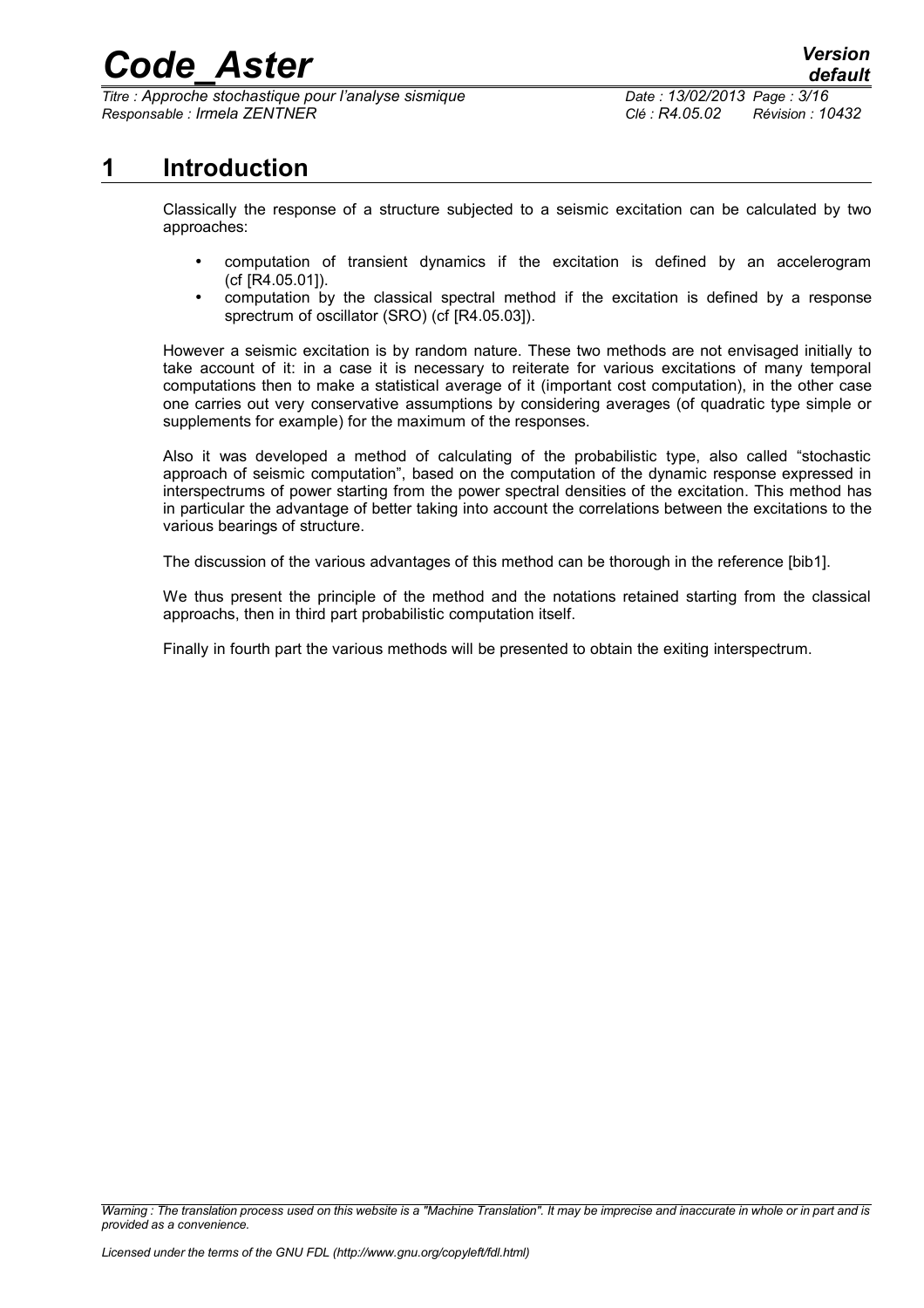*Titre : Approche stochastique pour l'analyse sismique Date : 13/02/2013 Page : 4/16 Responsable : Irmela ZENTNER Clé : R4.05.02 Révision : 10432*

### <span id="page-3-2"></span>**2 Principle of the approach**

### **2.1 Position of the problem considered and general principle**

<span id="page-3-1"></span>One in the case of places **a multi-supported structure**, i.e. the structure has *m* degree of freedombearings, each one being subjected to its own excitation (not necessarily equal everywhere). It is supposed that the structure is represented by a model finite elements comprising *n* degrees of freedom. One seeks the response in a number finished (and low) of *l* degrees of freedom.

It is supposed that **the quantity excitation is of standard imposed motion** and results in a family of accelerograms  $g_j(t)$  for each degree of freedom-bearings  $j$   $j = 1, m$ .

The absolute motion of structure **is broken up** classically moving **of training and relative motion.**

The computation of the response in interspectrums of power is realized by **modal recombination**.

Following this modal computation, a computation of dynamic response random breaks up into three parts:

- definition of the interspectrum of power exiting,
- computation of the interspectrum of power response.

These the first two parts are of the command the subject DYNA\_ALEA\_MODAL [U4.53.22].

The restitution of the interspectrum of power response on physical base is carried out with command REST SPEC PHYS [U4.63.22].

• computation of statistical parameters from the interspectrum of power result.

This last stage is treated by the command POST\_DYNA\_ALEA [R7.10.01] [U4.84.04].

### **2.2 Decomposition of motion**

<span id="page-3-0"></span>following decompositions and projections are detailed in documentation of reference relating to the resolution by transient computation of a seismic computation [R4.05.01]. We retain only the broad outlines here of them.

That is to say  $\mathbf{X}_{\mathbf{a}}$  the vector absolute displacement (of dimension  $n$  ) of all the degrees of freedom of structure.

The total response known as **absolute X<sup>a</sup>** of structure is expressed as the sum of a relative **contribution X<sup>r</sup>** and contribution **of training X<sup>e</sup>** due to displacements of anchorage (subjected to the accelerations represented by an accelerogram  $|g_j(t)|$  of each degree of freedom-bearings  $|j|$ ,  $j=1,m$ ).

$$
\mathbf{X}_a(t) = \mathbf{X}_r(t) + \mathbf{X}_e(t)
$$

Are **M ,K** et **C** the mass matrixes, of stiffness and damping of the problem, restricted with the not supported degrees of freedom.

The equation of motion is written then in the reference related to relative motion:

$$
\mathbf{M} \; \ddot{\mathbf{X}}_r(t) + \mathbf{C} \; \{ \dot{\mathbf{X}}_r(t) + \mathbf{K} \; \mathbf{X}_r(t) = -\mathbf{M} \; \ddot{\mathbf{X}}_e(t) + \mathbf{F}_{ext}
$$

*Fext* vecteur des forces extRrieures

In general the external forces are null during a computation of seismic responses.

*Warning : The translation process used on this website is a "Machine Translation". It may be imprecise and inaccurate in whole or in part and is provided as a convenience.*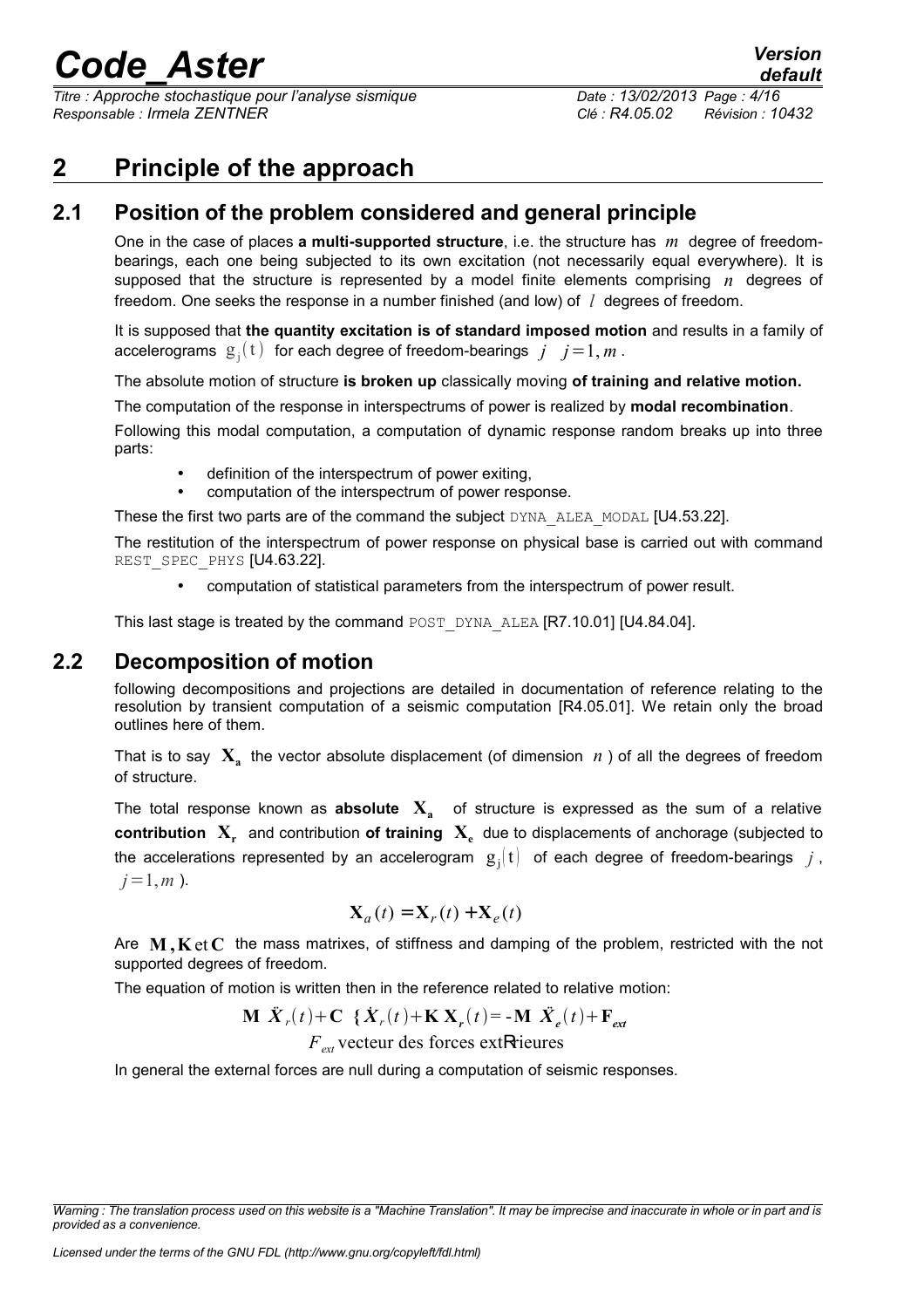*Titre : Approche stochastique pour l'analyse sismique Date : 13/02/2013 Page : 5/16 Responsable : Irmela ZENTNER Clé : R4.05.02 Révision : 10432*

*default*

### **2.3 Decomposition on the basis of the response**

<span id="page-4-0"></span>modal base The computation in interspectrums of power is carried out by **modal recombination** and is appealed, moving imposed, with a modal base which understands at the same time dynamic modes and static modes.

That is to say  $\Phi = \left|\phi_{i,i=1,n}\right|$  the matrix  $(n,n)$  of the dynamic modes calculated for the associated conservative system, by maintaining the m blocked bearings.

That is to say  $\left. \varPsi =\right\vert \psi _{j,\;j=1,m}\right\vert \;$  the matrix  $\;(n,m)\;$  of the static modes. The mode  $\;\mathscr{Y}_{j}\;$  corresponds to the deformed shape of structure under a unit displacement imposed on the degree of freedom-bearing *j* , the other degrees of freedom - bearings being blocked.

The imposed displacement of the anchorages  $\mathbf{X}_s(t)$  is connected to  $\mathbf{X}_e(t)$  by the relation:  $\mathbf{X}_{e}(\mathbf{t}) = \mathbf{Y} \mathbf{X}_{s}(\mathbf{t})$ .

The components of the acceleration of the points of anchorage  $\ddot{\textbf{X}}_{\textbf{s}}(\textbf{t})$  are the accelerograms  $\;g_{\,j}^{}(t)\;$  $j=1, m$ .

One can thus write  $\ddot{\mathbf{X}}_{\mathbf{e}}(\mathbf{t}) \!=\! \mathbf{\mathbf{\boldsymbol{\Psi}}} \ddot{\mathbf{X}}_{\mathbf{s}}(\mathbf{t}) \!=\! \sum_{\mathbf{j}=\mathbf{1}}% \left(\begin{bmatrix} \dot{\mathbf{I}}% \end{bmatrix}\right) \left(\begin{bmatrix} \dot{\mathbf{I}}% \end{bmatrix}\right) \left(\begin{bmatrix} \dot{\mathbf{I}}% \end{bmatrix}\right) \left(\begin{bmatrix} \dot{\mathbf{I}}% \end{bmatrix}\right) \left(\begin{bmatrix} \dot{\mathbf{I}}% \end{bmatrix}\$ m  $\boldsymbol{\psi}_j g_j(t)$ 

One carries out the change of variable  $\mathbf{X}_\mathbf{r}(t) = \boldsymbol{\varPhi} \mathbf{q}(t), \mathbf{q}(t)$  is the vector of the generalized coordinates. By prémultipliant the equation of motion by  $^{\mathrm{T}}{\bm\varPhi}$  ' one obtains - in the absence of external forces other than the seismic excitation - the equation projected on the basis of dynamic mode:

 $\mathbf{T} \boldsymbol{\Phi} \mathbf{M} \boldsymbol{\Phi} \ddot{\mathbf{q}}(t) + \mathbf{T} \boldsymbol{\Phi} \mathbf{C} \boldsymbol{\Phi} \dot{\mathbf{q}}(t) + \mathbf{T} \boldsymbol{\Phi} \mathbf{K} \boldsymbol{\Phi} \mathbf{q}(t) = -\mathbf{T} \boldsymbol{\Phi} \mathbf{M} \boldsymbol{\Phi} \ddot{\mathbf{X}}_{\mathrm{s}}(t)$ 

It is supposed that the damping matrix is a linear combination of the mass matrixes and stiffness (assumption of damping of constant Rayleigh on the structure or assumption of Basile allowing a diagonal damping). The base  $\Phi$  which orthogonalise matrixes M and K, orthogonalise thus also the matrix **C** .

Taking into account this assumption, the preceding equation breaks up into *n* decoupled scalar equations in the form:

$$
\ddot{\mathbf{q}}_i + 2\xi \omega_i \dot{\mathbf{q}}_i + \omega_i^2 \mathbf{q}_i = -\sum_{j=1}^m \mathbf{p}_{ij} g_j(t) \quad \text{for } i = 1, n
$$

Where one noted:

 $\mu_{i}$ =<sup>*T*</sup>  $\boldsymbol{\Phi}_{i}$  **M**  $\boldsymbol{\Phi}_{i}$  la masse modale  $k_i = T \boldsymbol{\Phi}_i \mathbf{K} \boldsymbol{\Phi}_i$  la rigidité modale  $\omega_i = \sqrt{\frac{n_i}{m_i}}$ *ki mi* la pulsation modale  $\xi_i=$  $^{T}\boldsymbol{\varPhi}_{\textrm{i}}\mathbf{C}\boldsymbol{\varPhi}_{\textrm{i}}$  $2\,\mu_i\omega_i$ l'amortissement modal réduit  $p_{ij}$ =  $^{T}\boldsymbol{\varPhi}_{i}\mathbf{M}\boldsymbol{\varPsi}_{j}$  $\mu$ <sub>*i*</sub> le facteur de participation modale de l'appui j sur le mode dynamique i

The solution  $\mathbf{q}$ ,  $\mathbf{t}$  of this equation corresponds to the response of the dynamic mode *i* with the group of the seismic excitation.

*Warning : The translation process used on this website is a "Machine Translation". It may be imprecise and inaccurate in whole or in part and is provided as a convenience.*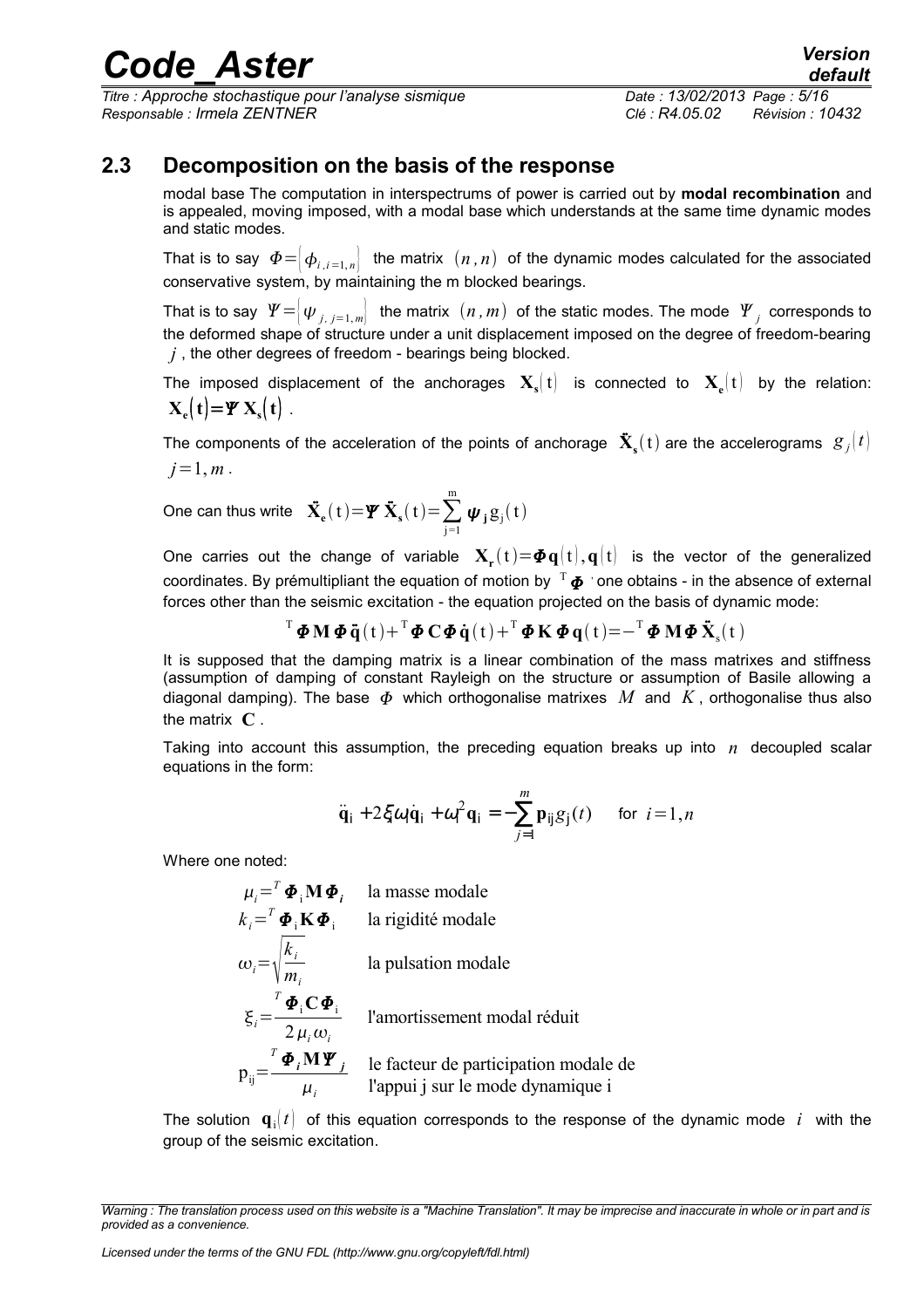*Titre : Approche stochastique pour l'analyse sismique Date : 13/02/2013 Page : 6/16 Responsable : Irmela ZENTNER Clé : R4.05.02 Révision : 10432*

*default*

One can still break up the problem by introducing the unknown  $\mathbf{d}_{ii}(t)$  solution of the differential equation:  ${\bf \ddot{d}}_{ij}+2{\bf \boldsymbol{\xi}}_i\boldsymbol{\omega}_i{\bf \dot{d}}_{ij}+\omega_i^2{\bf d}_{ij}\!=\!g_j(t)$  , this last equation corresponds to the response of the dynamic mode  $~i~$  with acceleration  $\,{g}_{j}(t)$  . Relative displacement on physical base is expressed then:

$$
\mathbf{X}_{\mathbf{r}}(t) = -\sum_{i=1}^{n} \sum_{j=1}^{m} \mathbf{p}_{ij} \mathbf{d}_{ij}(t) \boldsymbol{\varphi}_{i}
$$

Information on the position of the something to lean on is contained in the participation factor modal.

### **2.4 Harmonic response**

<span id="page-5-0"></span>One thus broke up the total response of structure into a relative contribution and a differential contribution due to displacements of the anchorages such as:

$$
\mathbf{X}_{\mathbf{a}}(t) = \mathbf{X}_{\mathbf{r}}(t) + \mathbf{X}_{\mathbf{e}}(t)
$$

avec

$$
\begin{cases}\n\dot{\mathbf{X}}_{e}(t) = \mathbf{\Psi} \, \dot{\mathbf{X}}_{s}(t) = \sum_{j=1}^{m} \boldsymbol{\psi}_{j} \mathbf{g}_{j}(t) \\
\mathbf{X}_{r}(t) = -\sum_{i=1}^{n} \sum_{j=1}^{m} \mathbf{p}_{ij} \mathbf{d}_{ij}(t) \boldsymbol{\varphi}_{i} \quad \text{ot } \mathbf{d}_{ij(t)} \text{est solution de } \ddot{\mathbf{d}}_{ij} + 2 \boldsymbol{\xi}_{i} \boldsymbol{\omega}_{i} \dot{\mathbf{d}}_{ij} + \boldsymbol{\omega}_{i}^{2} \mathbf{d}_{ij} = \mathbf{g}_{j}(t)\n\end{cases}
$$

The solution of this last differential equation by the method of the transformation of Fourier utilizes the modal transfer transfer functions  $h_i(\omega)$  such as: .  $h_i(\omega) = \frac{1}{\omega^2 \omega^2 + 1}$  $\omega_i^2$ - $\omega^2$ +2i $\xi_i \omega_i \omega$ 

One thus obtains:  $\mathbf{d}_{ij}(\omega) = h_i(\omega)$ .  $g_j(\omega)$ et  $\mathbf{\ddot{d}}_{ij}(\omega) = -\omega^2 h_i(\omega)$ .  $g_j(\omega)$ 

The total harmonic response of structure results from the preceding formulas by modal recombination.

$$
\ddot{\mathbf{X}}_a(\omega) = \ddot{\mathbf{X}}_r(\omega) + \ddot{\mathbf{X}}_e(\omega)
$$
\n
$$
\ddot{\mathbf{X}}_a(\omega) = \omega^2 \sum_{i=1}^n \sum_{j=1}^m \mathbf{p}_{ij} \mathbf{h}_j(\omega) \boldsymbol{\varphi}_j(\omega) j_i + \sum_{j=1}^m \boldsymbol{\varPsi}_j g_j(\omega)
$$

One then reveals the complex matrix  $(N, m)$ , known as following matrix of  $H(\omega)$  transfer:

$$
\mathbf{H}\left(\omega\right) = \omega^2 \mathbf{p} \mathbf{h}\left(\omega\right) \boldsymbol{\Phi} + \boldsymbol{\varPsi}
$$

where  $P$  is the matrix of the participation factors,  $h(\omega)$  the vector of the modal transfer transfer functions  $h_i(\omega)$  .

The total response of structure is worth  $\bf{\ddot{X}}_a(\omega)$   $=$   $\bf{H}(\omega)\bf{\ddot{E}}(\omega)$  ,  $\rm{ou\,\ddot{E}}(\omega)$  is the vector of m lines made up of the transforms of Fourier of accelerations  $g_j(t)$  to  $m$  the degrees of freedom-bearings.

It is seen that this statement determines the response in acceleration. This then forces to twice integrate the response to obtain displacement, this problem is presented in [bib4]. One of the additional interests of the method which we propose here is to abstract itself from this difficulty.

*Warning : The translation process used on this website is a "Machine Translation". It may be imprecise and inaccurate in whole or in part and is provided as a convenience.*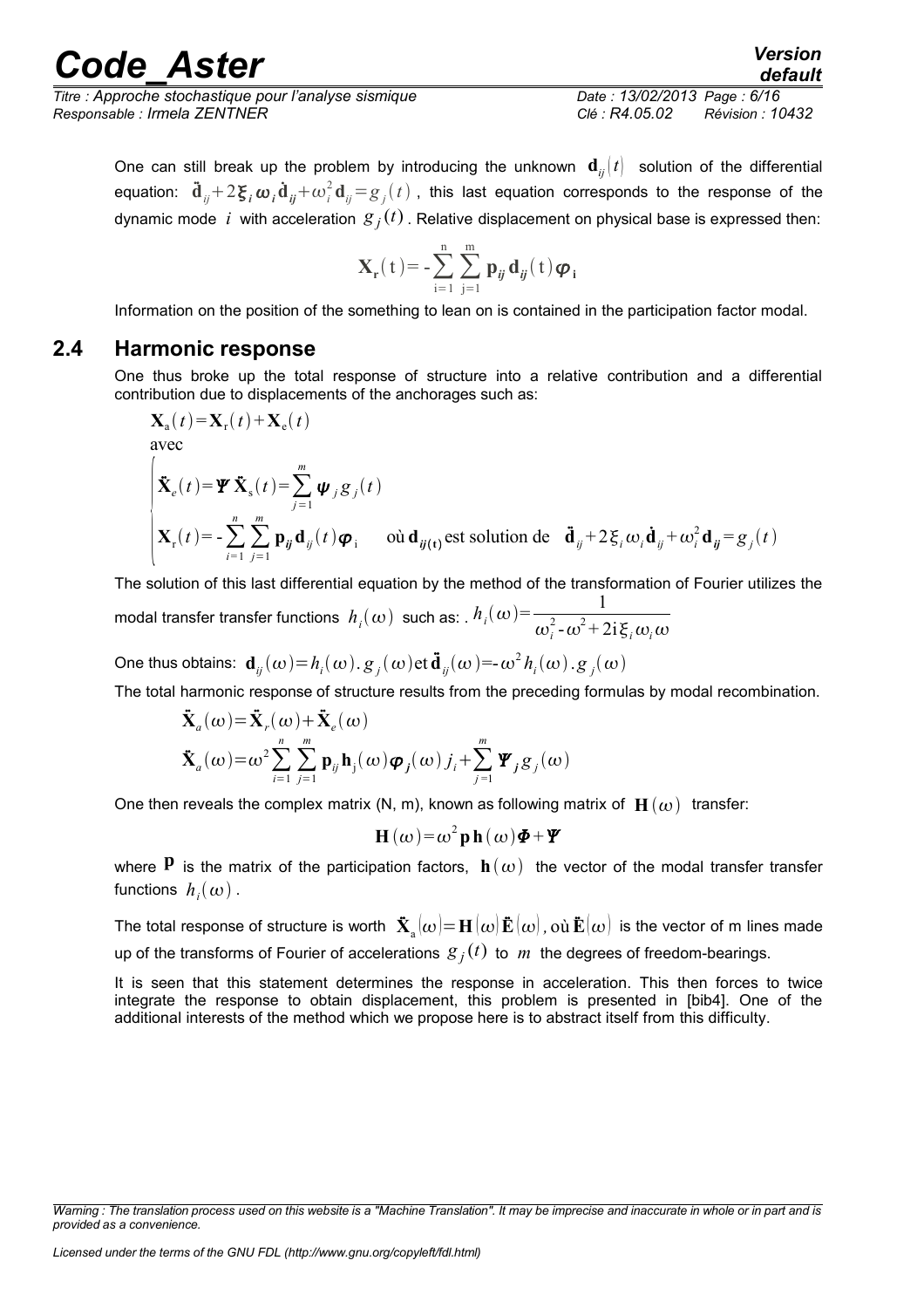*Titre : Approche stochastique pour l'analyse sismique Date : 13/02/2013 Page : 7/16 Responsable : Irmela ZENTNER Clé : R4.05.02 Révision : 10432*

### <span id="page-6-3"></span>**3 The dynamic response random**

### <span id="page-6-2"></span>**3.1 Recall on the power spectral densities [bib2]**

#### **3.1.1 Definitions**

<span id="page-6-1"></span>Is a probabilistic signal defined by its density of probability  $p_{x}(x_1,t_1,...,x_n,t_n)$  . This density of probability makes it possible to calculate the functions moments of the signal.

#### **Moment of order 1 or hope of the signal:**

$$
\mu_{\mathbf{X}}(t) = \mathbf{E}[\mathbf{X}(t)] = \int_{-\infty}^{+\infty} \mathbf{X} p_{x}(x, t) dx
$$

**Moments of order 2 or intercorrelation of two signals:**

$$
\rho_{XY}(t_1, t_2) = E\big[\mathbf{X}(t_1) \overline{\mathbf{Y}(t_2)}\big] = \int_{-\infty}^{+\infty} \mathbf{x} \, \overline{\mathbf{y}} \, p\big(x, t_1; y, t_2\big) \, dx \, dy
$$

When the signal is steady, the intercorrelation depends only on  $\tau \!=\! t_{2} \!$ - $\!t_{1}$  .

It is written  $R_{\text{XY}}(t) = E[X(t|\overline{Y(t-\tau)}])$ 

#### **Power spectral density and interspectrum**

One defines  $S_{xx}(\omega)$  the interspectrum of power or density interspectral of power between two steady probabilistic signals by the transform of Fourier of the function of intercorrelation, which one writes:

$$
\mathbf{S}_{\mathbf{X}\mathbf{Y}}(\omega) = \frac{1}{2p} \int_{-\infty}^{+\infty} \mathbf{R}_{\mathbf{X}\mathbf{Y}}(\tau) e^{-i\omega\tau} d\tau
$$

The opposite formula is written:  $\mathbf{R}_{\mathbf{X}\mathbf{Y}}(t)$  =  $\int\limits_{-\infty}$ +∞  $\mathbf{S}_{\mathbf{X}\mathbf{Y}}(\omega)e^{i\omega\tau}d\omega$ 

 $\mathbf{S}_{\mathbf{X}\mathbf{Y}}(\omega)$  is generally complex and checks the relation of symmetry:  $\mathbf{S}_{\mathbf{Y}\mathbf{X}}(\omega) = \overline{\mathbf{S}_{\mathbf{X}\mathbf{Y}}(\omega)}$ .

When  $X = Y$ ,  $S_{XX}(\omega)$  is called **autospectrum of power or power spectral density (DSP).** This function has the property to be real and always positive.

### **3.1.2 Relations between the DSP and the other characteristics of the signal**

#### <span id="page-6-0"></span>**Note:**

*Most of the time, the signal is defined over a limited time, its transform of Fourier does not exist, one defines a transform of Fourier then estimated over one period length T by:*

$$
\hat{X}_T(\omega) = \frac{1}{2\pi} \int_{-T/2}^{T/2} X(t) e^{-i\omega \tau} d\tau.
$$

One then has the following relationships to this estimated transform of Fourier:

$$
\mathbf{S}_{\mathbf{X}\mathbf{Y}}(\omega) = \lim_{T \to +\infty} \frac{2\pi}{T} \mathbf{E} \left[ \hat{\mathbf{X}}_{\mathrm{T}}(\omega) \overline{\hat{\mathbf{Y}}_{\mathrm{T}}(\omega)} \right]
$$

$$
\mathbf{S}_{\mathbf{X}\mathbf{X}}(\omega) = \lim_{T \to +\infty} \frac{2\pi}{T} \mathbf{E} \left[ \hat{\mathbf{X}}_{\mathrm{T}}(\omega) \overline{\hat{\mathbf{X}}_{\mathrm{T}}(\omega)} \right]
$$

*Warning : The translation process used on this website is a "Machine Translation". It may be imprecise and inaccurate in whole or in part and is provided as a convenience.*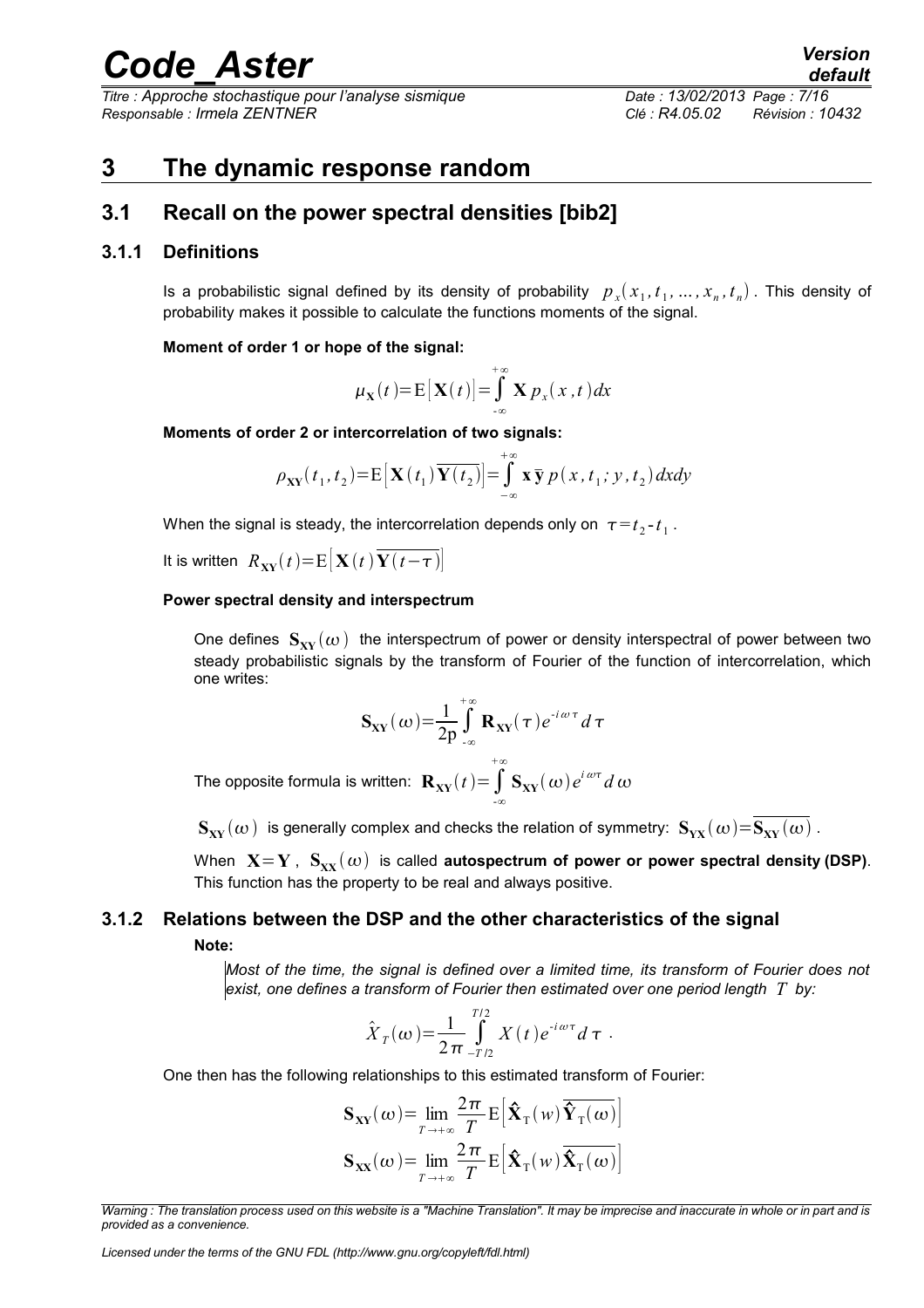*Titre : Approche stochastique pour l'analyse sismique Date : 13/02/2013 Page : 8/16 Responsable : Irmela ZENTNER Clé : R4.05.02 Révision : 10432*

*default*

### **Restrain between the autospectrum of power and the power of the signal:**

The power of a signal is equal to its variance. For a centered signal, the variance is worth:  $\sigma_X^2 = R_{XX}(0)$ .

One thus has: 
$$
\sigma_X^2 = R_{XX}(0) = \int_{-\infty}^{+\infty} S_{XX}(\omega) d\omega
$$
.

### **3.2 The equations of motion**

<span id="page-7-2"></span>the total response of structure is determined by the relation:  $\mathbf{\ddot{X}}_a(\omega) \!=\! \mathbf{H}(\omega)\,\mathbf{\ddot{E}}(\omega)$  ,

where  $\vec{E}(\omega)$  is the vector of **m** lines made up of the excitations represented by the transforms of Fourier of the accelerograms  $g_j(t)$  to  $\bf{m}$  the degrees of freedom-bearings,

 $\mathbf{H}(\boldsymbol{\omega})$  is the matrix of transfer defined by  $\mathbf{H}(\boldsymbol{\omega})\!=\!\boldsymbol{\omega}^2\mathbf{ph}(\boldsymbol{\omega})\boldsymbol{\varPhi}\!+\!\boldsymbol{\varPsi}$ 

where **p** is the matrix of the participation factors,

- $\mathbf{H}(\boldsymbol{\omega})$  the vector of the modal transfer transfer functions  $\left. h_{i}(\boldsymbol{\omega})\right\vert$
- $\Phi$  bases dynamic modes
- $\Psi$  bases static modes

<span id="page-7-1"></span>it comprises **n** lines (= many free degrees of freedom of structures) and **m** columns.

#### **3.2.1 Stamp "interspectral-excitation"**

#### **NB:**

*This name "stamps interspectral-excitation" is abusive: it means "matrix of density interspectral of power of the excitation".*

It is supposed that the seismic excitation can be regarded as a steady signal - taking into account the relationship between representative times - and centered. This makes it possible to use a certain number of result probabilistic analysis. One is interested then in the steady response of the system with a steady excitation.

One notes  $S_{\tilde{E},\tilde{E}}(\omega)$  the matrix of the interspectrums of power corresponding to the excitation. Its data is clarified in chapter 4.

For memory we recall here that it is calculated from transforms of Fourier of accelerations. It is a matrix (  $m \times m$  ). The ij term corresponds to the interspectrum between the signals  $\ddot{\bf E}^{\rm i}$  and  $\ddot{\bf E}^{\rm j}$  is still between the transforms of Fourier of the accelerograms  $|g_i|$  and  $|g_j|$ .

### **3.2.2 Random dynamic response**

<span id="page-7-0"></span>One saw that the interspectrum of power between two probabilistic signals is the transform of Fourier of the function of intercorrelation of the two signals. One applies it to the total response of structure:

$$
S_{\ddot{X}_a\ddot{X}_a}(\omega) = \frac{1}{2\pi} \int_{-\infty}^{+\infty} R_{\ddot{X}_a\ddot{X}_a}(\tau) e^{-i\omega \tau} d\tau = \frac{1}{2\pi} \int_{-\infty}^{+\infty} E\left[\ddot{X}_a(t)^T \ddot{X}_a(t-\tau)\right] e^{-i\omega \tau} d\tau
$$

One works then in the temporal field to express the function of intercorrelation of the total response  $R_{\tilde{\textbf{X}}_a\tilde{\textbf{X}}_a}(t,t^{\,\prime})$  .

One notes  $\ h(t)$  the impulse response of the system:  $\ \mathbf{h}\, (t\, )\! =\! {\rm TF}^{\text{-}1} [\, \mathbf{H}(\boldsymbol{\omega}\,) \, ]$ 

and  $\ddot{\textbf{e}}(t)$  the transform of Fourier reverses DSP exciter:  $\ddot{\textbf{e}}(t) {=} \text{TF}^{\text{-}1} [\, \ddot{\textbf{E}}(\omega) \, ]$ 

By transform of Fourier relation reverses:  $\mathbf{\ddot{X}}_a(\omega) \!=\! \mathbf{H}(\,w)\mathbf{\ddot{E}}(\,\omega)$ 

*Warning : The translation process used on this website is a "Machine Translation". It may be imprecise and inaccurate in whole or in part and is provided as a convenience.*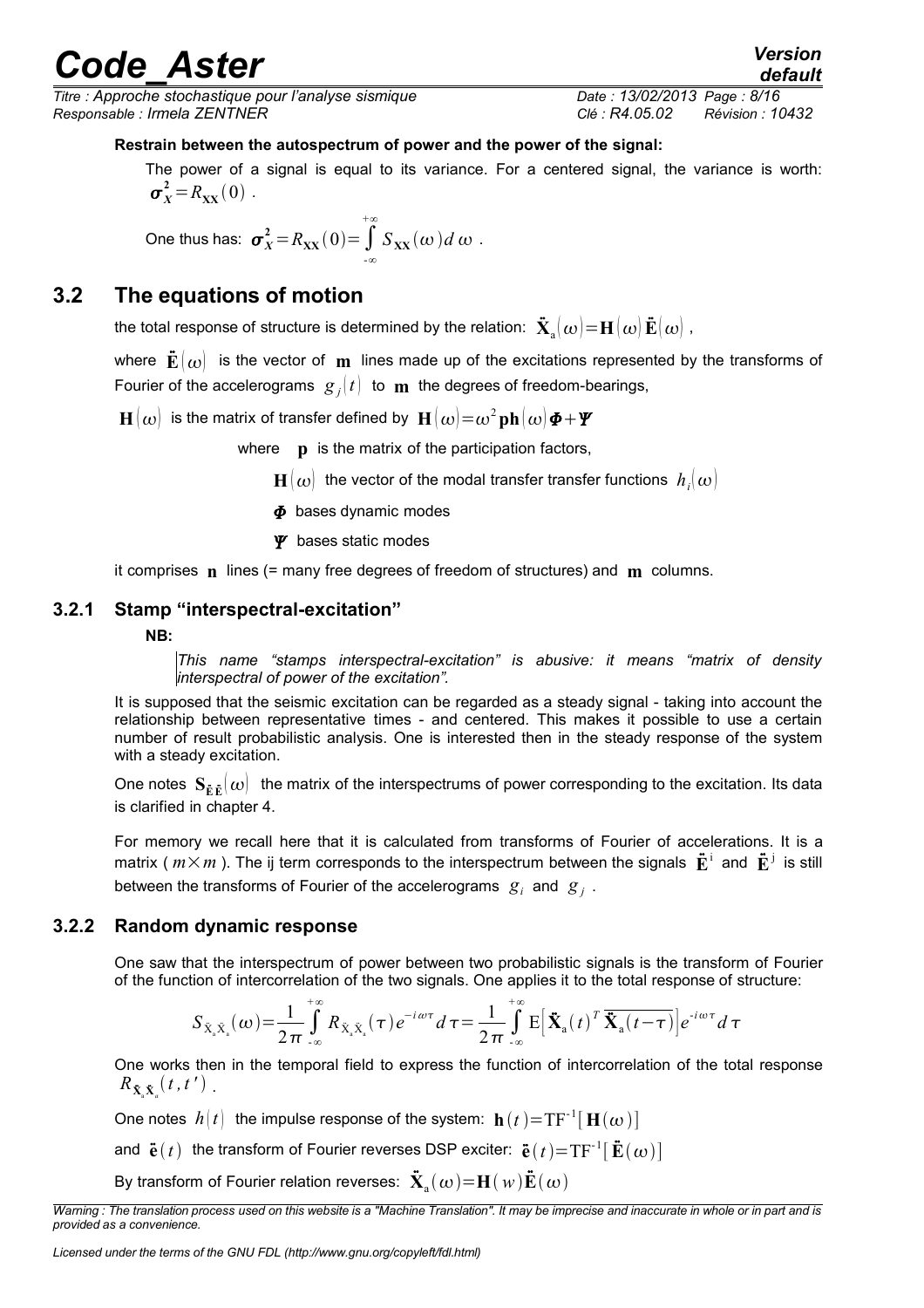*Titre : Approche stochastique pour l'analyse sismique Date : 13/02/2013 Page : 9/16 Responsable : Irmela ZENTNER Clé : R4.05.02 Révision : 10432*

one has  $\ddot{\mathbf{X}}_{\mathbf{a}}(t) = \mathbf{h} \times \ddot{\mathbf{e}}(t) = \int\limits_R$  $h(u)$ ë $(t-u)du$  $R_{\mathbf{\dot{X}}_a\mathbf{\dot{X}}_a}(t,t') = E\left[\mathbf{\ddot{X}}_a(t)^T \mathbf{\ddot{X}}_a(t')\right]$ *a*  $R_{\tilde{\mathbf{X}}_{a}\tilde{\mathbf{X}}_{a}}(t,t')=\mathrm{E}\left|\int\limits_{R}\mathbf{h}(u)\tilde{\mathbf{e}}(t-u)du^{T}\int\limits_{R}\mathbf{h}(v)\tilde{\mathbf{e}}(t'-v)dv\right|$  $R_{\tilde{\mathbf{X}}_a\tilde{\mathbf{X}}_a}(t,t')=\mathrm{E}\left|\int\limits_{R}\int\limits_{R}$  $\mathbf{h}(u)\mathbf{\ddot{e}}(t-u)^{T}\mathbf{\ddot{e}}(t'-v)^{T}\mathbf{h}(v)dv du$ 

One supposes in this analysis the deterministic system, one can thus leave the impulse response the computation of the expectation. It comes

$$
R_{\bar{\mathbf{X}}_{\mathbf{A}}\bar{\mathbf{X}}_{a}}(t, t') = \int_{R} \int_{R} \mathbf{h}(u) \mathbf{E} [\tilde{\mathbf{e}}(t-u)^{T} \overline{\tilde{\mathbf{e}}(t'-v)}]^{T} \overline{\mathbf{h}(v)} dv du
$$

the excitation is supposed a steady process, the intercorrelation thus depends only on the variation of time  $\tau = t - t'$ :

$$
R_{\tilde{\mathbf{E}}\tilde{\mathbf{E}}}(t-t'-u+v) = \mathbb{E}\big[\tilde{\mathbf{e}}(t-u)^T\overline{\tilde{\mathbf{e}}(t'-v)}\big] = R_{\tilde{\mathbf{E}}\tilde{\mathbf{E}}}(\theta) \text{ pour } \theta = t-t'-u+v = \tau-u+v
$$

from where  $R_{\tilde{\textbf{X}}_a \tilde{\textbf{X}}_a}(t, t') = \int\limits_R \int\limits_R$  $\mathbf{h}(u) R_{\tilde{\mathbf{E}} \tilde{\mathbf{E}}}(\theta)^T \overline{\mathbf{h}(v)} dv du {=} R_{\tilde{\mathbf{X}}_a \tilde{\mathbf{X}}_a}(\tau)$  what justifies a posteriori the approach.

One now defers this statement in the statement of the power spectral density of the response:

$$
S_{\tilde{\mathbf{X}}_{\alpha}\tilde{\mathbf{X}}_{a}}(w) = \frac{1}{2\pi} \int_{-\infty}^{+\infty} R_{\tilde{\mathbf{X}}_{a}\tilde{\mathbf{X}}_{a}}(\tau) e^{-i\omega\tau} d\tau = \frac{1}{2\pi} \int_{-\infty}^{+\infty} \int_{R} \mathbf{h}(u) R_{\tilde{\mathbf{E}}\tilde{\mathbf{E}}}(\tau - u + v)^{T} \overline{\mathbf{h}(v)} e^{-i\omega\tau} dv du dt
$$

By distributing the dummy variables of integration one reveals the respective transforms of Fourier of  $h(u)$  ,  $R_{E\,E}(t\!-\!u\!+\!v)$  ,  ${}^{T}\overline{h(v)}\,$  , it comes finally:

$$
S_{\ddot{X}_a\ddot{X}_a} = H(w) S_{\ddot{E}\ddot{E}}(w)^T H(w)
$$

with  $\mathbf{H}(\omega) = \omega^2 \, \, \mathbf{p} \, \, \mathbf{h}(\omega) \, \mathbf{\Phi} \, + \, \mathbf{\Psi}$ 

Taking into account the relations between the transforms of Fourier of displacement, velocity and acceleration, one has moreover:

$$
S_{X_a X_a} = \frac{-1}{w^2} H(w) S_{EE}(w)^T H(w)
$$
  

$$
S_{X_a X_a} = \frac{1}{w^4} H(w) S_{EE}(w)^T H(w)
$$

These relations make it possible to express the response of structure by the DSP of displacement or velocity.

**Note:**

According to the statement given to  $H(\omega)$  , one expresses the DSP of displacement *(respectively the velocity or of acceleration) total, relative or differential:*

absolute motion: 
$$
\mathbf{H}(\omega) = \omega^2 \mathbf{p} \mathbf{h}(\omega) \mathbf{\Phi} + \mathbf{\Psi}
$$

*relative motion:*  $\mathbf{H}(\omega) = \omega^2 \, \, \mathbf{p} \, \, \mathbf{h}(\omega) \, \boldsymbol{\Phi}$ 

*differential motion (IE of training):*  $H(\omega) = \Psi$ 

*Warning : The translation process used on this website is a "Machine Translation". It may be imprecise and inaccurate in whole or in part and is provided as a convenience.*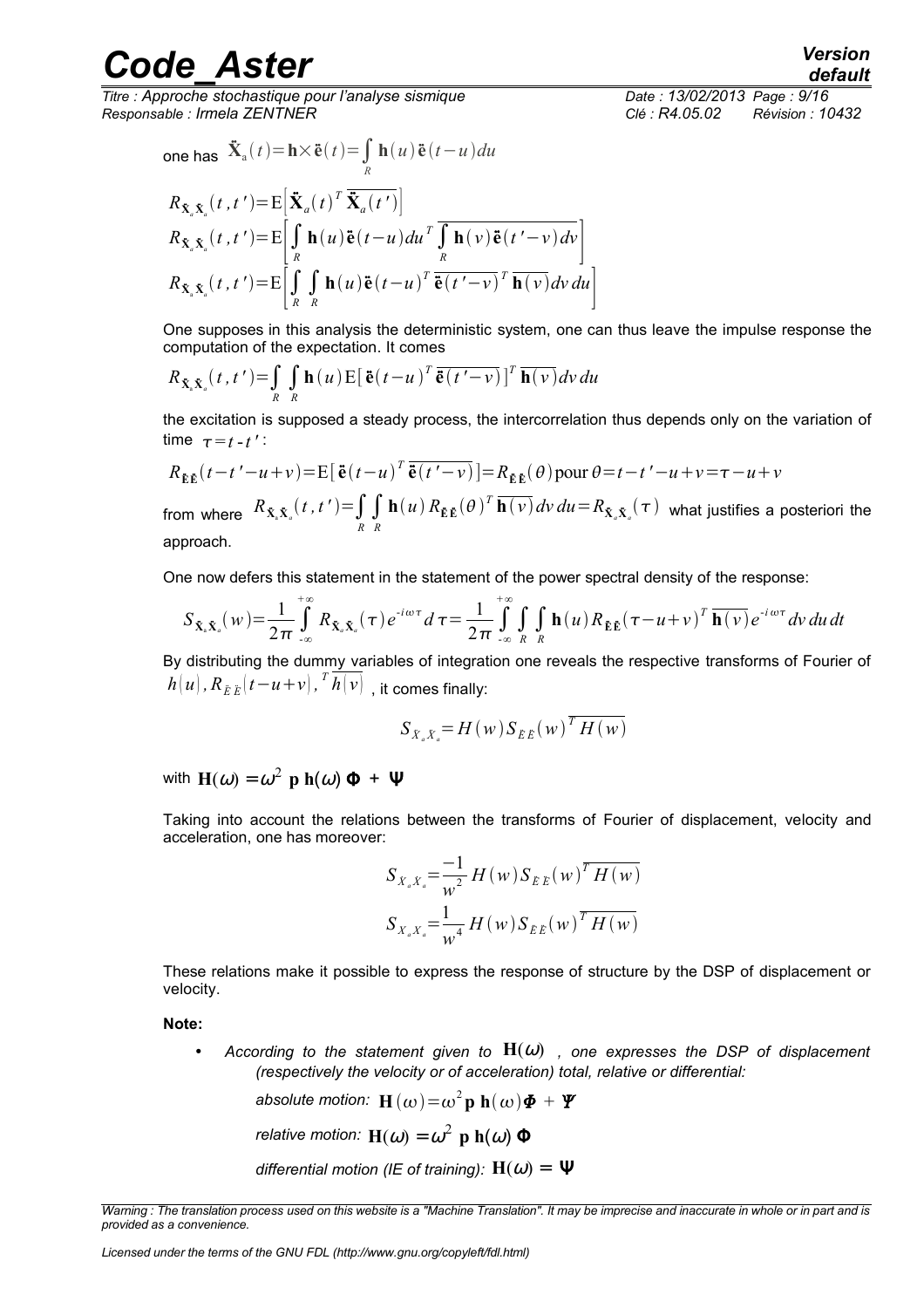*Titre : Approche stochastique pour l'analyse sismique Date : 13/02/2013 Page : 10/16 Responsable : Irmela ZENTNER Clé : R4.05.02 Révision : 10432*

• *It is of use, during a computation with Code\_Aster, to restrict the matrix of the transfer transfer function to the lines of l the degrees of freedom of observation. This makes it possible to reduce of as much computations as soon as l is small in front n .*

### **3.3 Application in** *Code\_Aster*

<span id="page-9-1"></span>the group of the spectral approach for seismic computation is treated in command DYNA ALEA MODAL [U4.53.22]. The data are gathered under three key words factors and a simple key word.

Modal base is made up by dynamic modes calculated by the command MODE ITER SIMULT  $[U4.52.03]$  or MODE\_ITER\_INV  $[U4.52.04]$  stored in a concept of the mode\_meca type recovered by the key word factor BASE MODALE, on the one hand; static modes calculated by the command MODE STATIQUE  $[U4.52.14]$  stored in a concept of the mode\_stat type recovered by the singleended spanner key - MODE STAT, in addition. The key word factor BASE MODALE also has the arguments which make it possible to determine the bande de fréquence or the modes retained for computation and the corresponding depreciation.

The data corresponding to the excitation are gathered under factor key word the EXCIT (cf paragraph  $[§4]$ ): one specifies there the type of excitation within the meaning of the QUANTITY : excitation in displacement or force, the nodes NOEUD and component NOM CMP excited, the name of the interspectrums or autospectrums INTE SPEC, functions complex read beforehand or calculated, respectively by operators LIRE\_INTE\_SPEC [U4.36.01] or CALC\_INTE\_SPEC [U4.36.03] and stored in an array of interspectrum of concept  $\text{tabl}$  intsp which apply in each excited degree of freedom.

Under factor key word the response are the data related to the choice of the discretization.

Command DYNA ALEA MODAL provides the response in the form of power spectral density on modal base. To obtain the restitution of the DSP on physical base, REST\_SPEC\_PHYS [ U4.63.22] will be used which makes it possible to specify the type of quantity of the response (displacement or force), at the "points of observation" (node-component) of result. In the presence of a response of type displacement, one will specify here also if the response corresponds to absolute displacement, relative or differential.

REST\_SPEC\_PHYS provides an array of interspectrums which contains according to the request of the user, the interspectral matrix in displacement  $S_{\bf XX}$  , of velocity  $S_{\bf XX}$  , or in acceleration  $S_{\bf XX}$  for a statement in the absolute coordinate system (index  $a$ ), the relative reference (index  $r$ ) or of training (index *e* ).

Each preceding "combination" requires a call specific to command REST SPEC PHYS.

### **4 Definition of the interspectral matrix of exiting power**

<span id="page-9-0"></span>the seismic excitation is by nature, we said it, random. Also it can be known not by its temporal statement but in frequential form by one power spectral density also said interspectrum.

When there are several bearings, they can be excited by excitations identical or different, this last case is that of the multi-bearings.

For **m** bearings, one defines the matrix of density interspectral of power of order **m** , or per abuse language the interspectrum of order  $\bf{m}$ , which is a matrix ( $m \times m$ ) of complex functions depending on the frequency.

The diagonal terms represent the "auto-" densities spectral of powers - or autospectrums at the points of excitation, the extra-diagonal terms correspond to the densities interspectrals between the

*Warning : The translation process used on this website is a "Machine Translation". It may be imprecise and inaccurate in whole or in part and is provided as a convenience.*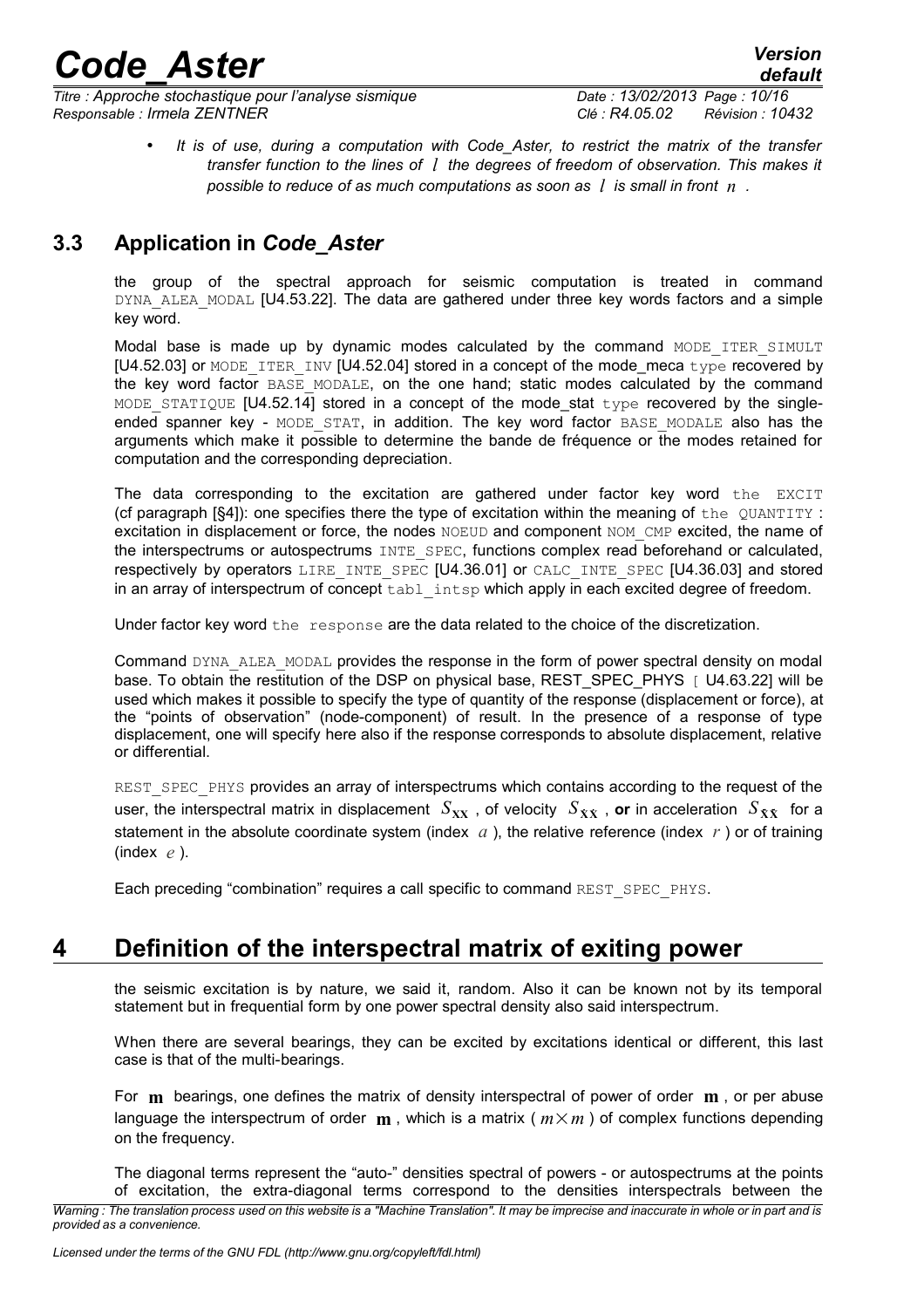*Titre : Approche stochastique pour l'analyse sismique Date : 13/02/2013 Page : 11/16 Responsable : Irmela ZENTNER Clé : R4.05.02 Révision : 10432*

*default*

excitations in two distinct something to lean on (each line or column of the matrix represents in fact a something to lean on in physical mesh or a mode in modal computation). By definition of these terms, it from of deduced that the matrixes of density handled interspectrals of power are hermitian. (See [bib2] or documentation of reference associated with command POST\_DYNA\_ALEA [R7.10.01])

*Code\_Aster Version*

We present hereafter the various commands of Code Aster which make it possible to obtain a matrix of density interspectral of power.

### **4.1 Reading on a file**

<span id="page-10-1"></span>the most elementary way to define a matrix of density interspectral of power is to give, "with the hand", the values with the various steps of frequency.

Operator LIRE\_INTE\_SPEC [  $U4.36.01$  ] is used then.

LIRE INTE SPEC reads in a file "interspectrum excitation". The format of the file in which the interspectral matrix is consigned is simple: one describes successively the function of each term of the interspectral matrix; for each function, one line gives one by frequency by indicating the frequency, the parts real and imaginary of the complex number; or the frequency, the modulus and the phase of the complex number (key word FORMAT).

*Example of file interspectrum excitation (for a matrix reduced in the term):*

```
INTERSPECTRUM
DIM = 1FONCTION_C
I = 1J = 1NB POIN = 4
VALEUR =
      2.9999 0. 0.
      3. 1. 0.
      13. 1. 0.
      13.0001 0. 0.
FINSF
FIN
```
### **4.2 Obtaining an interspectrum from functions of time**

<span id="page-10-0"></span>One can deduce the matrix from density interspectral of power from functions of time. One uses then operator CALC\_INTE\_SPEC [U4.36.03] in *Code\_Aster* [bib3].

From a list of *N* functions of time, this operator allows to calculate the interspectrum of power  $N \times N$  which corresponds to them.

For each term of the interspectral matrix ( $N \times N$ ) one uses the following approach [bib3].

To compute: the interspectrum of two signals one uses the relation of Wiener-Khichnine [bib7] which makes it possible to establish a formula of computation of the power spectral density by the transform of Fourier of finished samples of the signals  $\mathbf{x}$   $(t)$  and  $\mathbf{v}$  $(t)$ .

It comes then:

$$
S_{xy}(f) = \lim_{T \to \infty} \frac{1}{T} E[\mathbf{X}_{k}(f, T), \mathbf{Y}_{k} \times (f, T)]
$$

*Warning : The translation process used on this website is a "Machine Translation". It may be imprecise and inaccurate in whole or in part and is provided as a convenience.*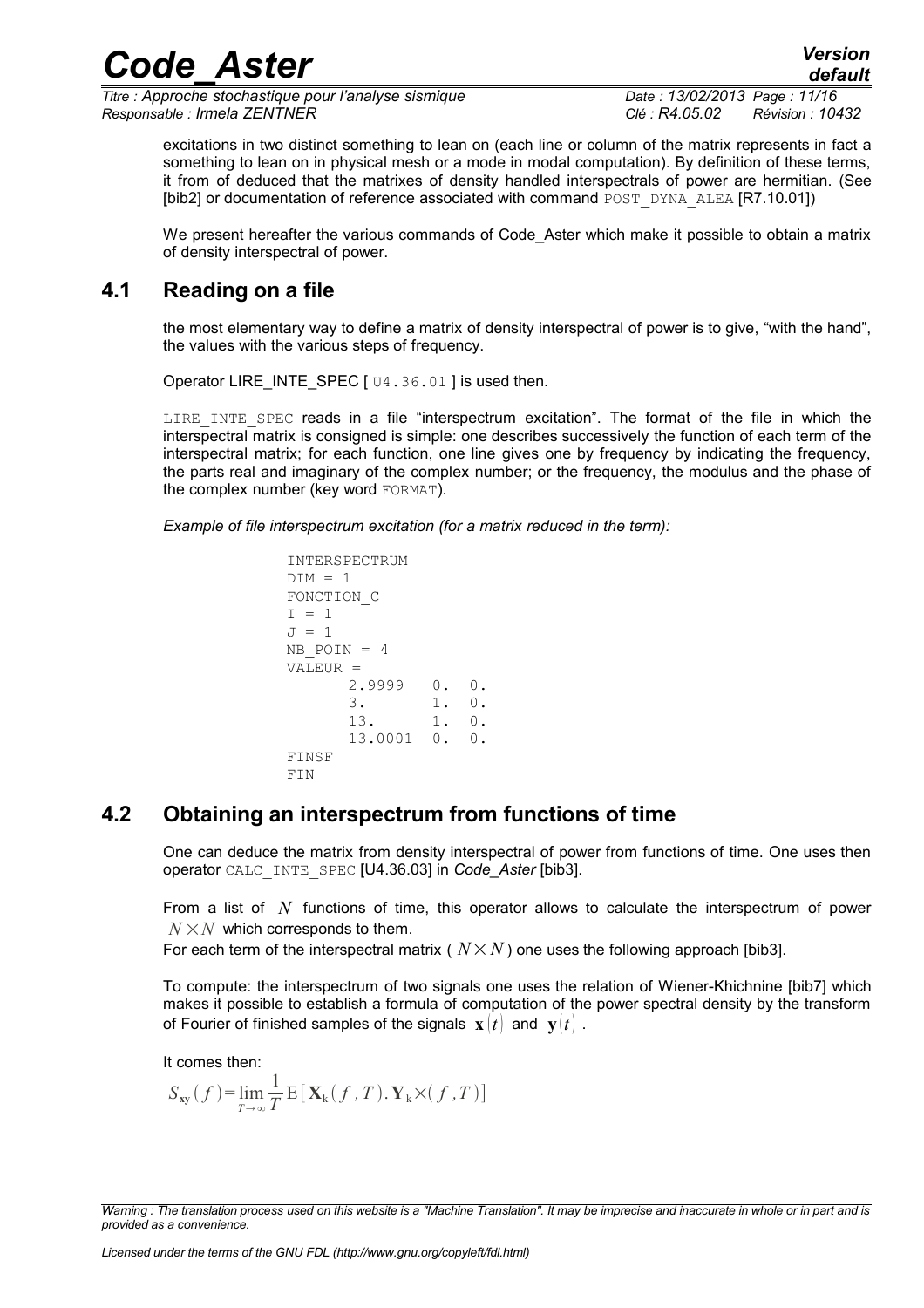*Titre : Approche stochastique pour l'analyse sismique Date : 13/02/2013 Page : 12/16 Responsable : Irmela ZENTNER Clé : R4.05.02 Révision : 10432*

where

$$
\mathbf{X}_{k}(f, T) = \mathbf{TF}[\mathbf{x}_{k}](f) = \int_{0}^{T} \mathbf{x}_{k}(t) e^{-i2\pi f} dt
$$
  

$$
\mathbf{Y}_{k}(f, T) = \mathbf{TF}[\mathbf{y}_{k}](f) = \int_{0}^{T} \mathbf{y}_{k}(t) e^{-i2\pi f} dt
$$

are the discrete transforms of Fourier of *« x »* and *« y »* .

When one is interested in signals resulting from measurements, one has most of the time only known signals in a discrete way, in the same way result of transient computation is a discrete signal.

An approximation of the interspectrum of the signals discrete  $x[n]$  and  $y[n]$  definite on L points spaced of  $\Delta t$ , cut out in p blocks of q points is obtained by the relation:

$$
\hat{\mathbf{S}}_{xy}[k] = \frac{1}{pq \Delta t} \sum_{i=1}^{p} \mathbf{X}^{(i)}[k] \mathbf{Y}^{(i)} * [k]
$$

$$
\mathbf{X}^{(i)}[k] = \Delta t \sum_{n=0}^{q} \mathbf{x}^{(i)}[n] e^{-2i\pi kn/q}
$$

$$
\mathbf{Y}^{(i)}[k] = \Delta t \sum_{n=0}^{q} \mathbf{y}^{(i)}[n] e^{-2i\pi kn/q}
$$

The various blocks can or not overlap. The values *p* et *q* are with the choice of the user.

This method is that of the periodogram of WELCH [bib8].

The computation is done on a window which moves on the field of definition of the functions. The user specifies in the command the length of the window of analysis, the shift between two successive windows of computation and the number of points per window.

### **4.3 Excitations preset or reconstituted from existing complex functions**

<span id="page-11-3"></span>One can wish to define a matrix of density interspectral of power in various ways:

- by a white vibration: the values are constant
- according to the analytical formula of useful KANAI-TAJIMI in seismic computation (white vibration filtered),
- or by taking again existing complex functions.

<span id="page-11-2"></span>Operator DEFI\_INTE\_SPEC [ U4.36.02 ] is used then.

### **4.3.1 Existing complex functions**

It is enough under factor key word the PAR FONCTION to give the name of the function for each pair of index NUME\_ORDRE\_I, NUME\_ORDRE\_J, corresponding to the higher triangular matrix (because of its hermiticity).

### **4.3.2 White vibration**

<span id="page-11-1"></span>a white vibration is characterized by a constant value on all the field of definition considered. Under factor key word the CONSTANT, one gives this value (VALE\_R or VALE\_C) on bande de fréquence [FREQ\_MIN, FREQ\_MAX] for each pair of index INDI\_I, INDI\_J, corresponding to the higher triangular matrix (because of its hermiticity). To define the function perfectly, one specifies the interpolation and the prolongations.

### <span id="page-11-0"></span>**4.3.3 White vibration filtered by KANAI-TAJIMI [bib9]**

*Warning : The translation process used on this website is a "Machine Translation". It may be imprecise and inaccurate in whole or in part and is provided as a convenience.*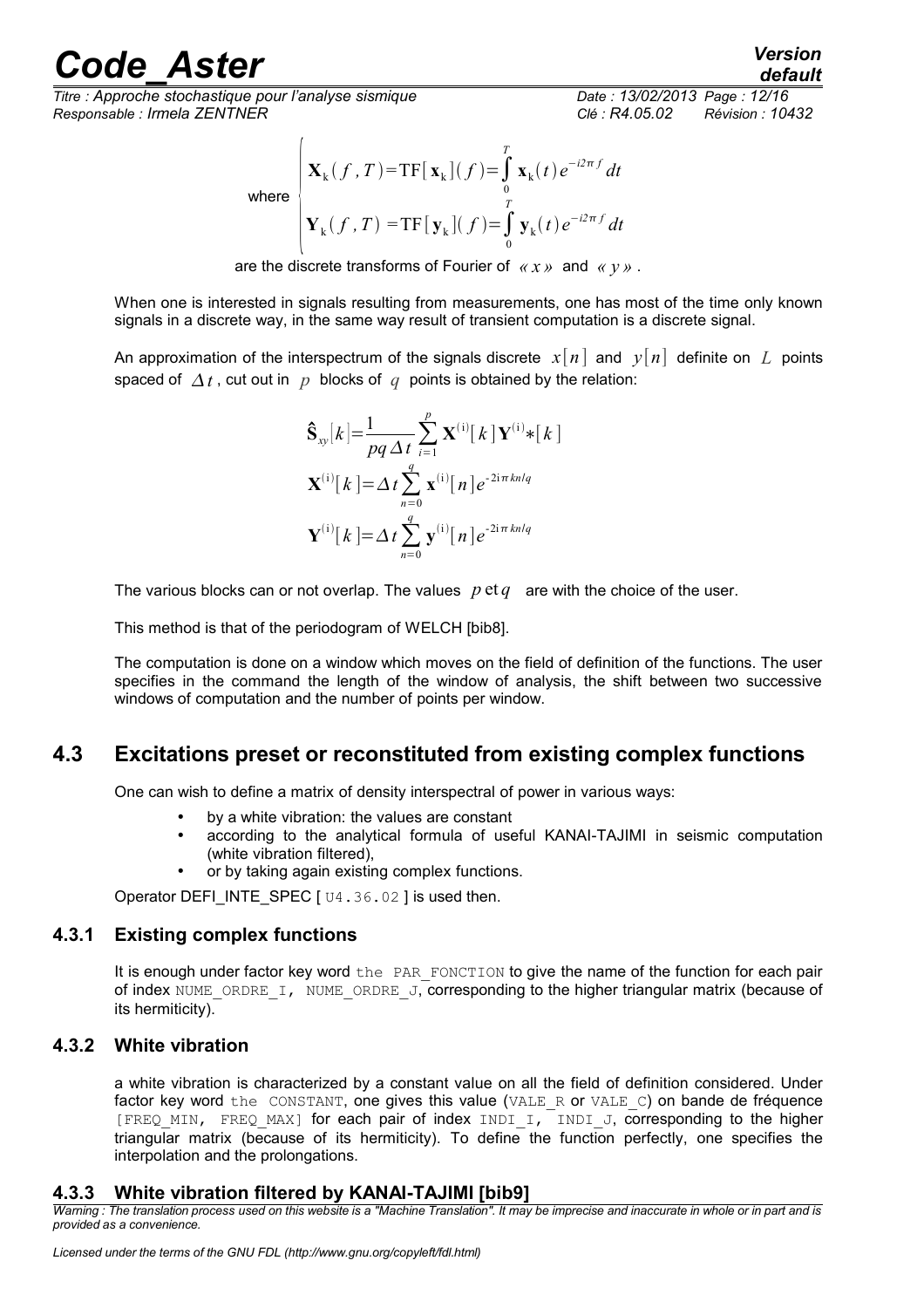*Titre : Approche stochastique pour l'analyse sismique Date : 13/02/2013 Page : 13/16 Responsable : Irmela ZENTNER Clé : R4.05.02 Révision : 10432*

For a structure leaned on the soil, it is current to take as excitation the power spectral density of Kanaï-Tajimi. This spectral concentration represents the filtering of a white vibration by the soil. The parameters of the formula make it possible to exploit the center frequency and the bandwidth of the spectrum.

The spectrum  $G(\omega)$  is expressed by the following relation:

$$
G(\omega) = \frac{\omega_g^4 + 4 \xi_g^2 \omega_g^2 \omega^2}{(\omega_g^2 - \omega^2)^2 + 4 \xi_g^2 \omega_g^2 \omega^2} G_0
$$
  

$$
\omega_g = 2 \pi f \quad \text{pulsation proper}
$$
  

$$
\xi_g \quad \text{amortissement total}
$$
  

$$
G_0 \quad \text{niveau du bruit blanc avant filtrage}
$$

The user must specify the eigenfrequency  $\int_{g}$  of the filter, the modal damping  $\zeta_{g}^{\,}$  and the white level sound  $\,G_0$  (=  $\texttt{VALE\_R}$ ) before filtering; like as for any function: the interpolation, profiles external and the field of definition (waveband).

By default a soil running is well represented by the values  $\left. f\right. _{g}{=}\,2.5\,Hz\right.$  and  $\left. \right. \left. \xi_{g}{=}\,0.6$  .

*Example of use for a white vibration filtered by KANAI\_TAJIMI:*

```
Interex =DEFI_INTE_SPEC (
           DIMENSION: 1
           KANAI_TAJIMI: (
              NUME ORDRE I: 1indices of the term of the matrix of density
              NUME ORDRE J: 1interspectrale of power
              FREQ MOY : clean 2.5fréquence
              AMOR: 0.6amortissement modal
              VALE R: 1niveau of white vibration
              INTERPOL: "LIN" linear interpolation
              PROL GAUCHE: "CONSTANT" elongation
              PROL_DROIT: "CONSTANT"
              FREQ MIN : 0.domaine of definition
              FREQ MAX : 200.
              NOT:<sup>-1.</sup>
```
));

### **4.4 Other types of excitation**

<span id="page-12-1"></span>computations of the preceding paragraphs were carried out in the frame of the assumption of an excitation moving **imposed** on a degree of freedom. With the help of some modifications it is possible to use the same approach for an excitation **in force** [§4.4.1] or **by fluid sources** [§ 4.4.2], this one being expressed in a finite element [§4.4.3] or on a shape function of the structure [§4.4.4].

In the continuation of this paragraph, one supposes the random excitation known and provided by the user in the form of a DSP, power spectral density.

### **4.4.1 Case of the excitation in forces imposed**

<span id="page-12-0"></span>Under key word EXCIT one has QUANTITY = EFFO.

When the excitation with the bearings is of type forces imposed, the general equation of motion is:

$$
\mathbf{M}\ddot{\mathbf{X}}(t) + \mathbf{C}\dot{\mathbf{X}}(t) + \mathbf{K}\mathbf{X}(t) = \sum_{j=1}^{m} \mathbf{F}_{j}
$$

*Warning : The translation process used on this website is a "Machine Translation". It may be imprecise and inaccurate in whole or in part and is provided as a convenience.*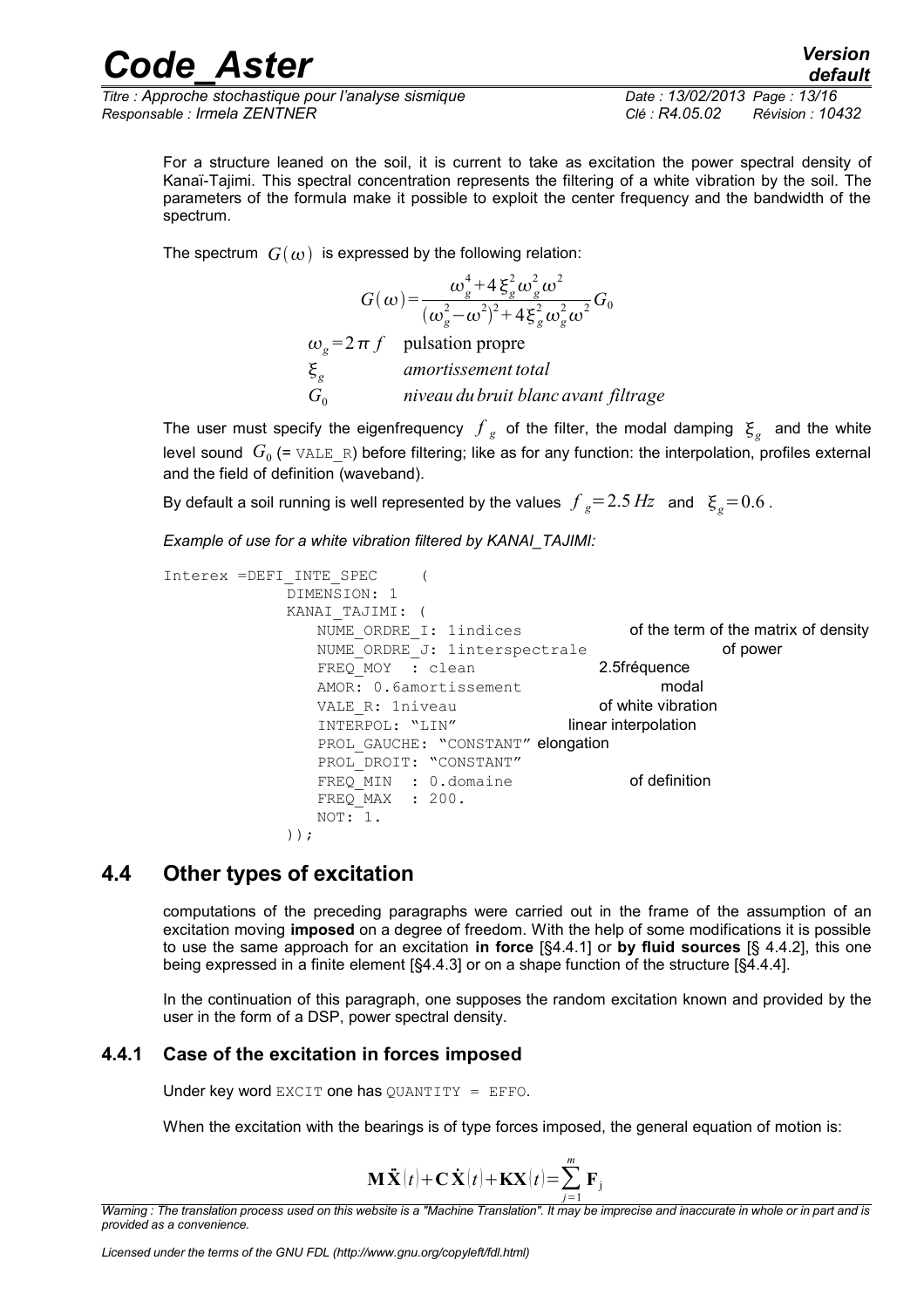*Titre : Approche stochastique pour l'analyse sismique Date : 13/02/2013 Page : 14/16 Responsable : Irmela ZENTNER Clé : R4.05.02 Révision : 10432*

*default*

The response of structure is then calculated on **a basis of dynamic modes**  $\Phi = \phi_{i,i=1,n}$ , these modes being calculated by supposing **the free exiting bearings.** One does not distinguish, in this case of absolute motion, relative and differential and one does not use static modes.

One defines the participation factor modal in the form:  $P_{ij}$ =  $T \phi_i F_j$  $\mu$ <sub>*i*</sub>

The random transient responses, harmonics and have **the same statements** as the responses of **the relative motion** of the excitation multi-bearing in the general case [§3]. (What corresponds to the absence of static modes). The exiting force is represented in each degree of freedom-bearing by its DSP in the form of a term are equivalent to  $\mathbf{S}_{\mathbf{E}\cdot\mathbf{E}}(\omega)$ .

### **4.4.2 Excitation by fluid sources**

<span id="page-13-0"></span>the fluid sources appear, for example, in the study of a network of pipework. They correspond to active bodies or connections of secondary pipework. They are generally sources of pressure or sources of flow. These various types of source are presented hereafter according to their mathematical working and what Code Aster *in* each configuration makes.

These fluid sources are not directly seismic excitations but can be induced by a seisme. The resolution of the mechanical problem makes call with the very methods, because of their randomness, which justifies their presentation here.

The modelization network of pipework is supposed to be realized using vibro-acoustic beam of *Code\_Aster*.

The response with fluid sources is calculated in the frame of the response to imposed forces (cf  $[§4.4.1]$ ), in this frame one is interested in responses of quantity of type "displacement" ( $\textcircled{u}\text{ANTITY}$ = DEPL R under the key word response).

**The sources of pressure and force**, for reasons of modelization of the fluid sources are represented by dipoles [bib5], it is thus necessary to give **two points of application**.

#### **Source of flow-volume: QUANTITY = SOUR\_DEBI\_VOLU under key word EXCIT**

a volume flow rate is expressed in  $m^3/s$  , its power spectral density in  $\, (m^3/s)^2/Hz \,$  .

A source of flow-volume is considered, in the formulation  $P-\phi$  of the pipes with fluid, like a force imposed on the degree of freedom  $\phi$  of the node of application of the source [R4.02.02].

The user provides the DSP of volume flow rate  $\|{\bf S}_{vv}(\omega)\|$  , the DSP  $\|{\bf S}_{vv}^\|(\omega)\|$  applied in force to the degree of freedom  $\phi$  is:  $\mathbf{S}^{'}_{vv}(\omega) \!=\! (\rho \, \omega)^2 \mathbf{S}_{vv}(\omega)$ 

where  $\rho$  is the density of the fluid.

#### **Source of flow-mass: QUANTITY = SOUR\_DEBI\_MASS under key word EXCIT**

a flow-mass is expressed in  $\; kg\,/\,s$  , its power spectral density in  $\; (kg\,/\,s)^2/\,Hz$  . The flow - mass is the product of flow-volume by the density of the fluid.

The user provides the DSP of flow-mass  $S_{mn}(\omega)$ , the DSP  $S'_{mn}(\omega)$  applied in force to the degree of freedom  $\,\phi$  is:  $\,\mathbf{S}\,'_{\mathit{mm}}\omega\!=\!\omega^2\,\mathbf{S}_{\mathit{mm}}\omega$ 

#### **Source of pressure: QUANTITY = SOUR\_PRESS under key word EXCIT**

a source of pressure is applied in *Aster* in **a dipole**  $\left. P_+ P_2 \right.$ 

For a source of pressure whose DSP is  $\, {\bf S}_{PP}(\omega)$  , expressed in  $\, {Pa}^2/Hz$  , Aster builds a matrix of density interspectral of power  $S'_{pp}(\omega)$  which is applied in force imposed to the degree of

*Warning : The translation process used on this website is a "Machine Translation". It may be imprecise and inaccurate in whole or in part and is provided as a convenience.*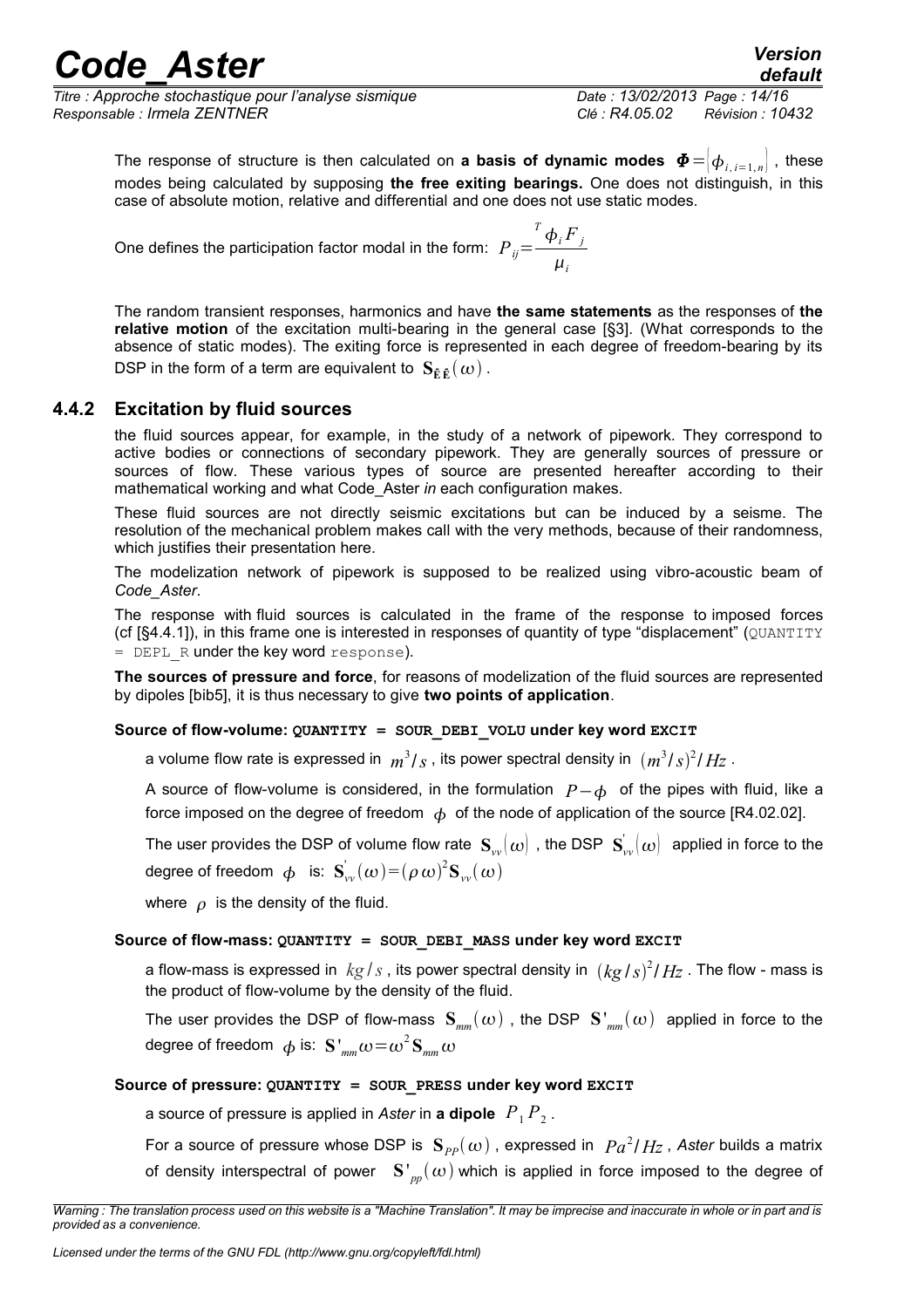*Titre : Approche stochastique pour l'analyse sismique Date : 13/02/2013 Page : 15/16 Responsable : Irmela ZENTNER Clé : R4.05.02 Révision : 10432*

*default*

freedom  $\phi$  of the points  $\overline{P}_1$  and  $\overline{P}_2$ .

$$
\mathbf{S'}_{PP}(\omega) = \mathbf{S}_{PP}(\omega) \begin{bmatrix} \left(\frac{S}{dx}\right)^2 & -\left(\frac{S}{dx}\right)^2\\ -\left(\frac{S}{dx}\right)^2 & \left(\frac{S}{dx}\right)^2 \end{bmatrix}
$$

where  $|S|$  is the fluid section,  $dx$  the distance between the two points  $|P|_1$  and  $|P|_2$ .

#### **Source of force : QUANTITY = SOUR\_FORCE under key word EXCIT**

the force corresponds simply to the product of the pressure by the fluid section of the tube:  $F = PS$  . It thus is also applied to **a dipole**  $P_1 P_2$ .

For a source of force whose DSP is  $\mathbf{S}_{FF}(\omega)$  , expressed in  $\;N^2/Hz$  , Aster applies in force imposed to the degree of freedom  $f$  of the points  $\overline{P}_1$  and  $\overline{P}_2$ , (distant of  $\overline{dx}$  ), the matrix of density interspectral of power  ${\bf S'}_{FF}(\omega)$  such as:

$$
\mathbf{S'}_{FF}(\boldsymbol{\omega})\!=\!\mathbf{S}_{FF}(\boldsymbol{\omega})\!\left(\frac{\left(\frac{1}{dx}\right)^2}{-\!\left(\frac{1}{dx}\right)^2}-\!\left(\frac{1}{\frac{1}{dx}}\right)^2\right)
$$

#### **4.4.3 Excitation distributed on a shape function**

<span id="page-14-1"></span>If the power spectral density of the excitation  $E(\omega)$  corresponds to a force imposed on a shape function  $\left. f \right|_{i}$  ,  $\left. E(\omega) \right|$  gives the frequential dependence of the level of the excitation.

The spatial weighting of the force is represented in *Code\_Aster* by a field at nodes which does not depend on the frequency: key word CHAM\_NO under factor key word the EXCIT. This field at nodes is a "assembled vector". From the theoretical point of view the formalism of computation is the same one as previously (excitation in imposed force [§4.4.1]), for a force vector in second member equal to  $f_{i}$ .

### **4.5 Applications**

<span id="page-14-0"></span>These various types of excitation are included in the tests of validation, and are presented for examples in the ratio [bib6]. In particular the excitations of the fluid type are in the test: pipe subjected to random fluid excitations [V2.02.105] (SDLL105). The excitations on shape functions are tested in the case test: beam subjected to a random excitation distributed [V2.02.106] (SDLL106).

*Warning : The translation process used on this website is a "Machine Translation". It may be imprecise and inaccurate in whole or in part and is provided as a convenience.*